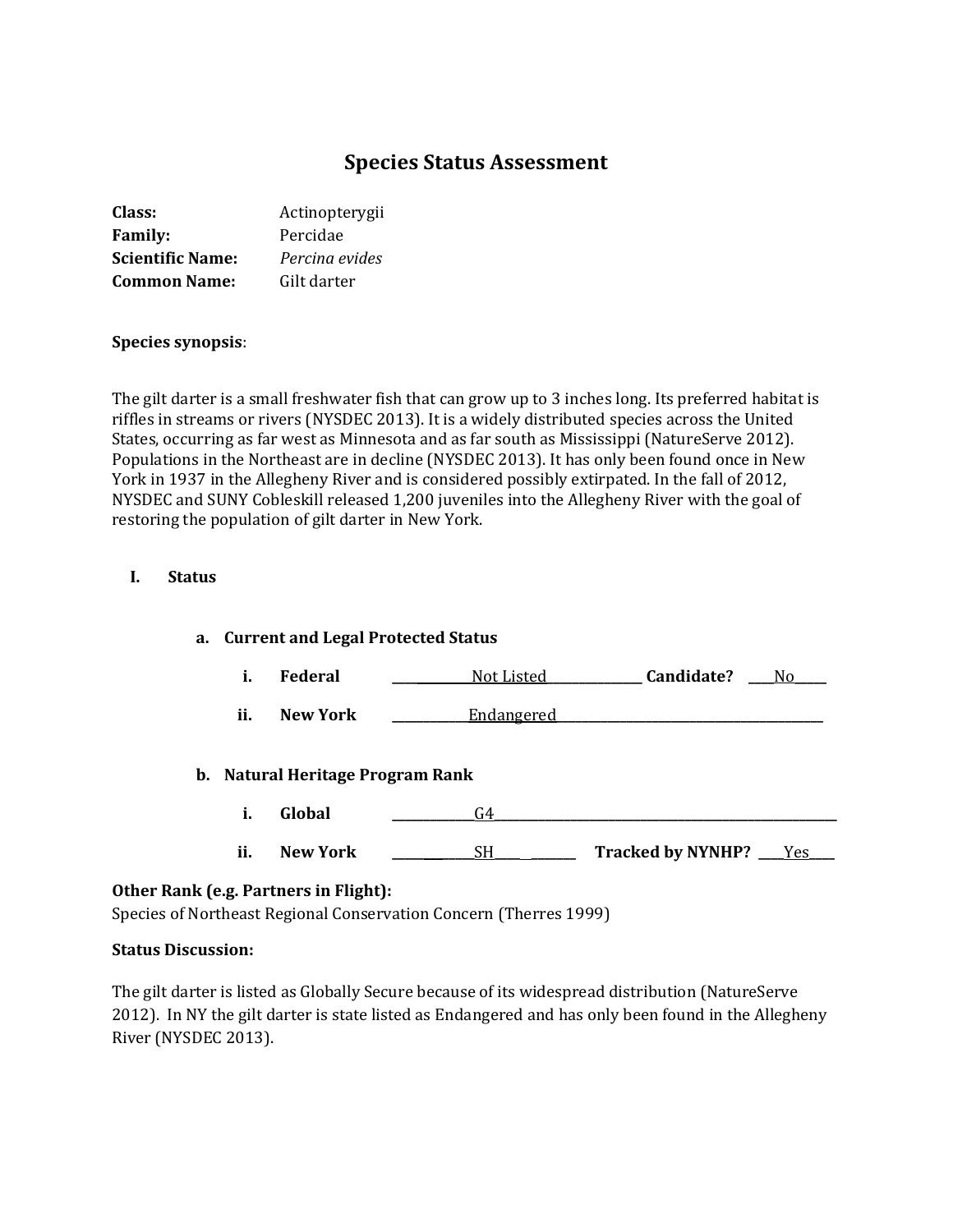#### **II. Abundance and Distribution Trends**

- **a. North America**
- **i. Abundance \_\_X\_\_ declining \_\_\_\_\_increasing \_\_\_\_\_\_stable \_\_\_\_\_unknown ii. Distribution: \_\_X\_\_ declining \_\_\_\_\_increasing \_\_\_\_\_\_stable \_\_\_\_\_unknown** Time frame considered: Past 10 years (NatureServe 2012) **b. Regional i. Abundance**

**\_\_X\_\_\_ declining \_\_\_\_\_increasing \_\_\_\_\_stable \_\_\_\_\_\_unknown ii. Distribution: \_\_X\_\_ declining \_\_\_\_\_increasing \_\_\_\_\_stable \_\_\_\_\_\_\_unknown** Regional Unit Considered: Region 5 - Northeast Time Frame Considered: <u>Past 10 years (NatureServe 2012)</u>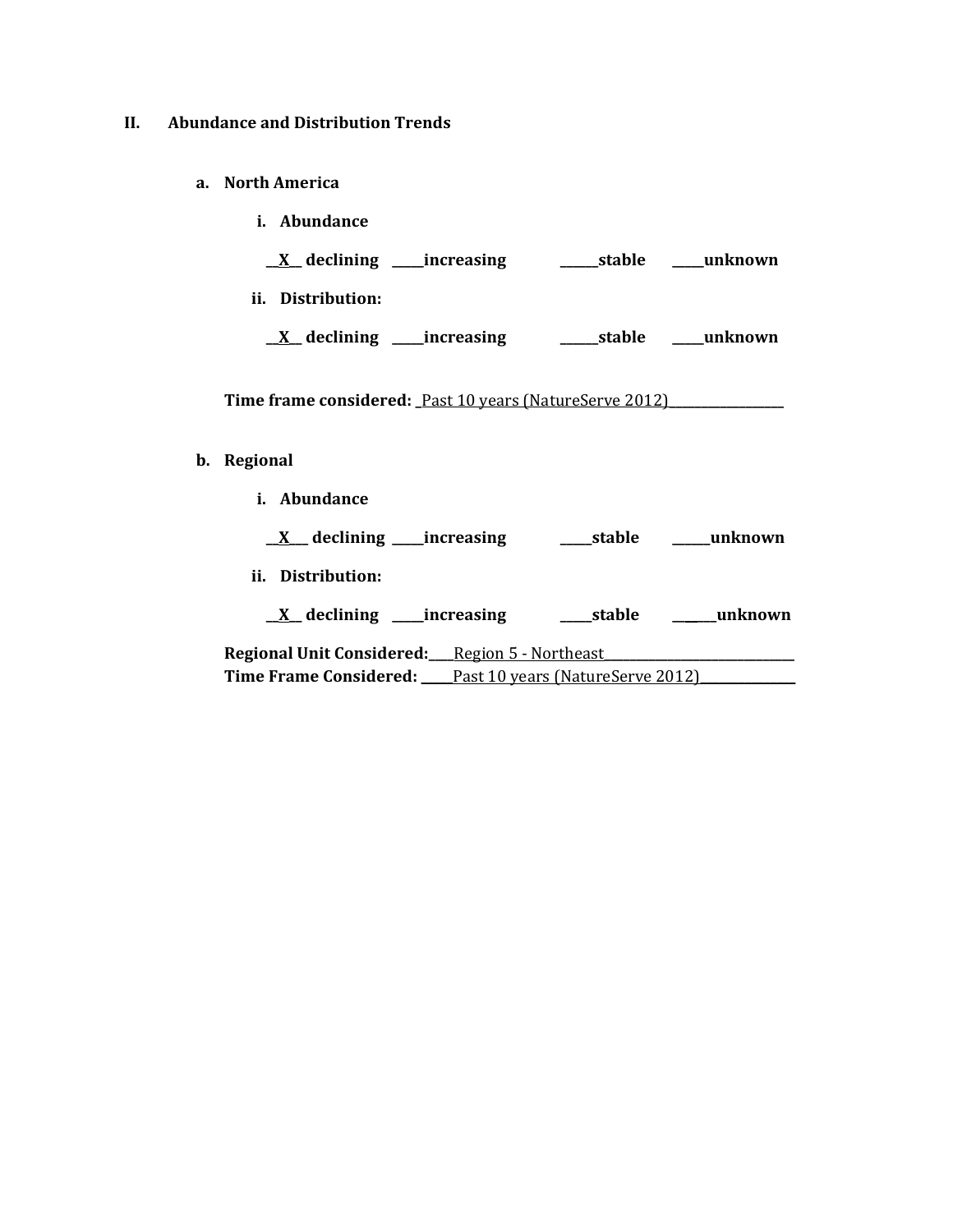**c. Adjacent States and Provinces**

| <b>CONNECTICUT</b>                                      | Not Present $X_{-}$                                                  | No data $\_\_\_\_\_\_\_\_\_\_\_\_$ |
|---------------------------------------------------------|----------------------------------------------------------------------|------------------------------------|
| <b>MASSACHUSETTS</b>                                    | Not Present $X$                                                      | No data ______                     |
| <b>NEW JERSEY</b>                                       | Not Present $X$                                                      | No data ______                     |
| <b>ONTARIO</b>                                          | Not Present $X$                                                      | No data $\_\_\_\_\_\_\_\_\_\_\_\_$ |
| <b>QUEBEC</b>                                           | Not Present $X$                                                      | No data $\_\_\_\_\_\_\_\_\_\_\$    |
| <b>VERMONT</b>                                          | Not Present $X$                                                      | No data $\frac{1}{2}$              |
|                                                         |                                                                      |                                    |
| PENNSYLVANIA                                            | Not Present ______                                                   | No data $\_\_\_\_\_\_\_\_\_\_\_\$  |
| i. Abundance                                            |                                                                      |                                    |
|                                                         | <u>X</u> declining ____increasing ______stable _____unknown          |                                    |
| ii.<br>Distribution:                                    |                                                                      |                                    |
|                                                         |                                                                      |                                    |
| Time frame considered: Past 10 years (NatureServe 2012) |                                                                      |                                    |
|                                                         |                                                                      |                                    |
| d. NEW YORK                                             |                                                                      | No data $\_\_$                     |
| Abundance<br>i.                                         |                                                                      |                                    |
|                                                         | $\underline{X}$ declining ____ increasing _____ stable _____ unknown |                                    |
| ii.<br>Distribution:                                    |                                                                      |                                    |
|                                                         | __declining ___ increasing ____ stable __ X_unknown                  |                                    |
| Time frame considered: Past 10 years (NatureServe 2012) |                                                                      |                                    |

## **Monitoring in New York.**

Surveys will be conducted in 2013 to tag and monitor stocked fish (Carlson and Foster 2012).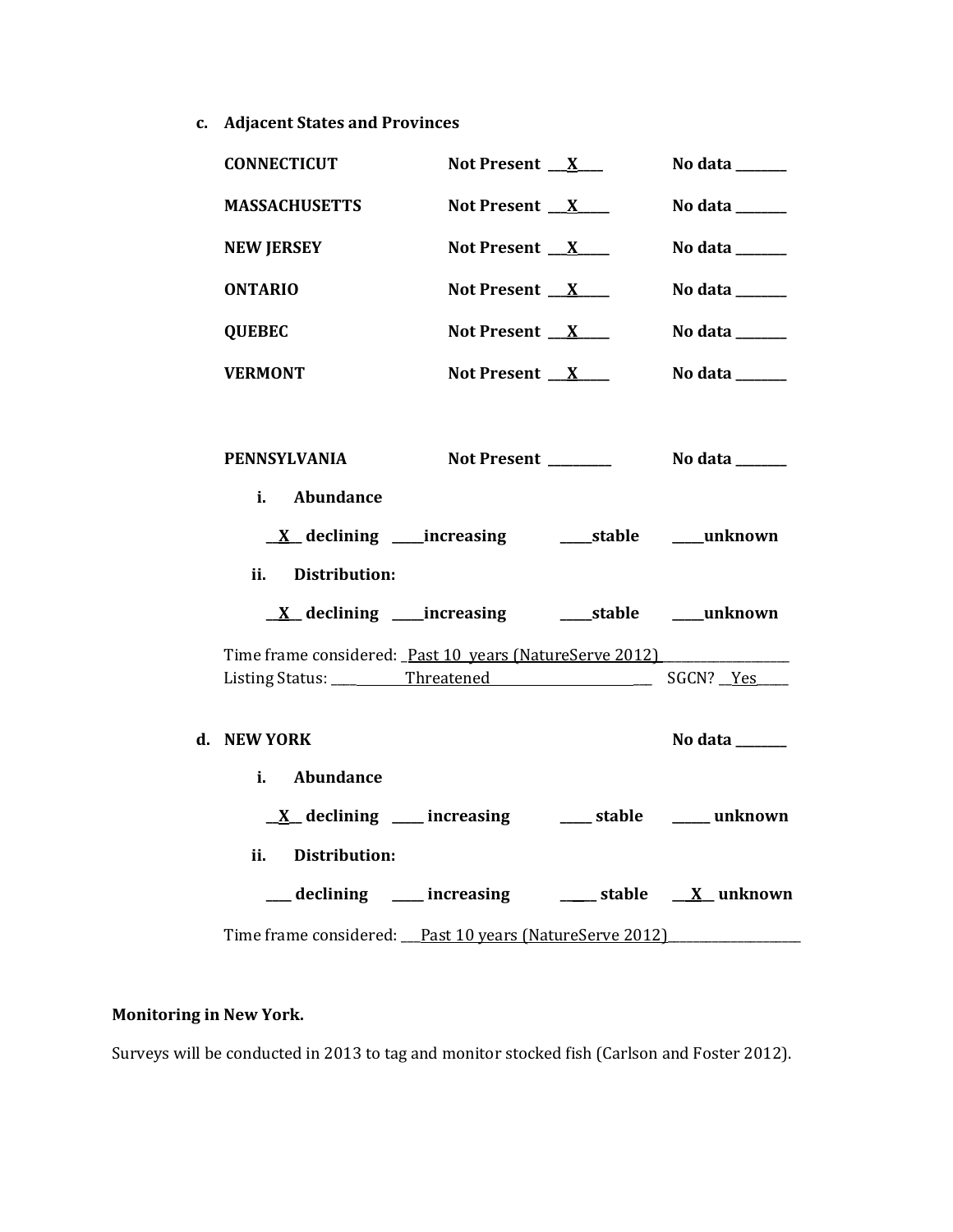### **Trends Discussion:**

In New York, the gilt darter occurs only in the Allegheny River. In November of 2012, the NYSDEC, in cooperation with SUNY Cobleskill, released 1,200 gilt darter juveniles into the Allegheny River (NYSDEC 2012). In addition, 500 native gilt darter juveniles were relocated from the Pennsylvania population to be stocked with the hatchery raised fish (Carlson and Foster 2012). Stocking occurred in three locations on the Allegheny River near Olean and Portville, New York and near South Carrollton on the Seneca Nation of Indian's Reservation (Carlson and Foster 2012, NYSDEC 2012). A partnership between New York and Pennsylvania has formed to work to restore the gilt darter population in New York. Field operations led by the Pennsylvania Fish & Boat Commission have included locating and/or capturing gilt darters for habitat assessments, brood stock collection, and genetic analysis. The collaboration between PA and NY SWG-funded projects has also afforded opportunities to assess additional species of greatest conservation need within PA that occupy habitats overlapping those of the gilt darter (PFBC 2012). Stocking will continue in 2013 (Carlson and Foster 2012).



**Figure 1:** Conservation status of the gilt darter in North America (NatureServe 2012).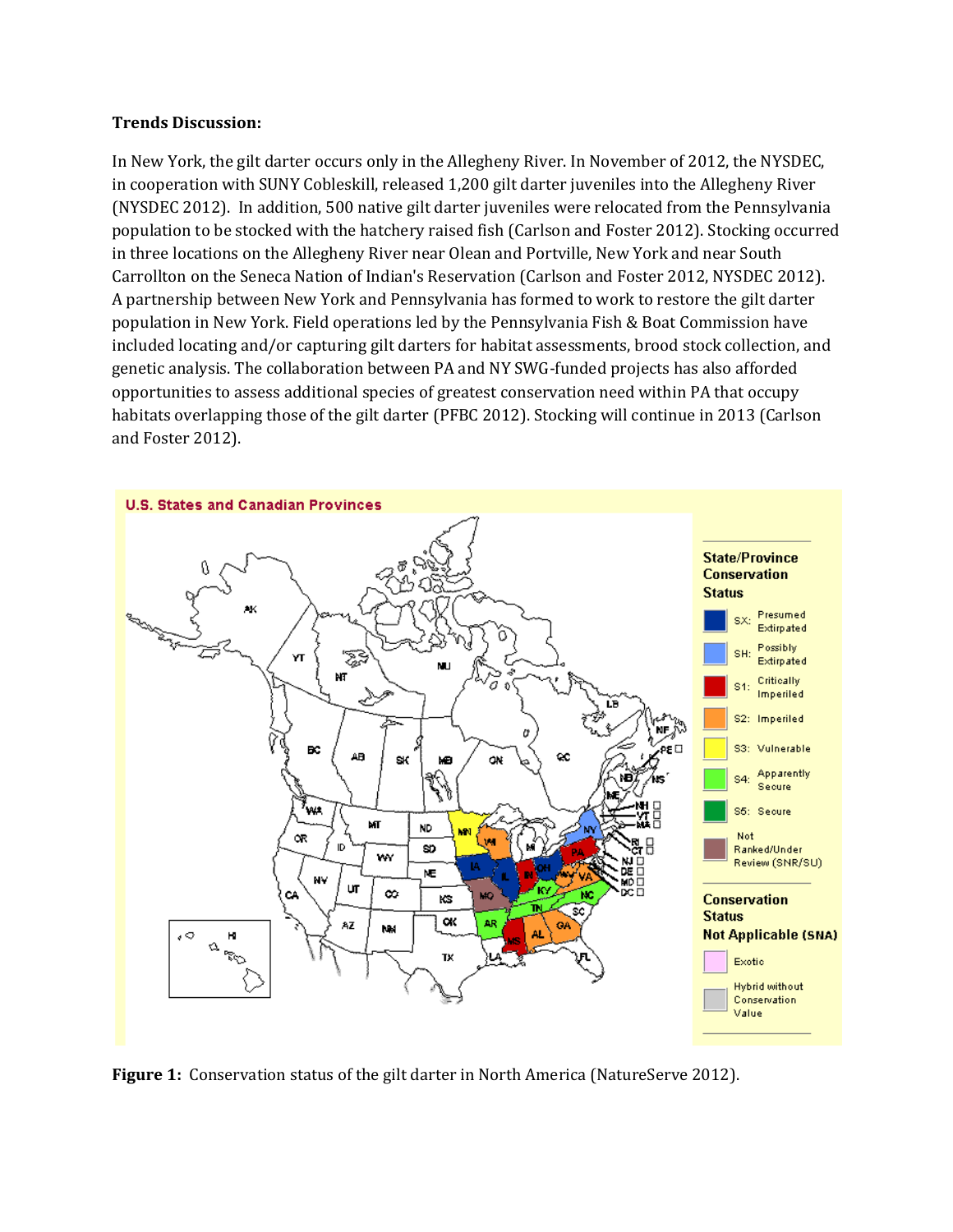

**Figure 2**: Distribution of the gilt darter in the northeast U.S. by watershed (NatureServe 2012).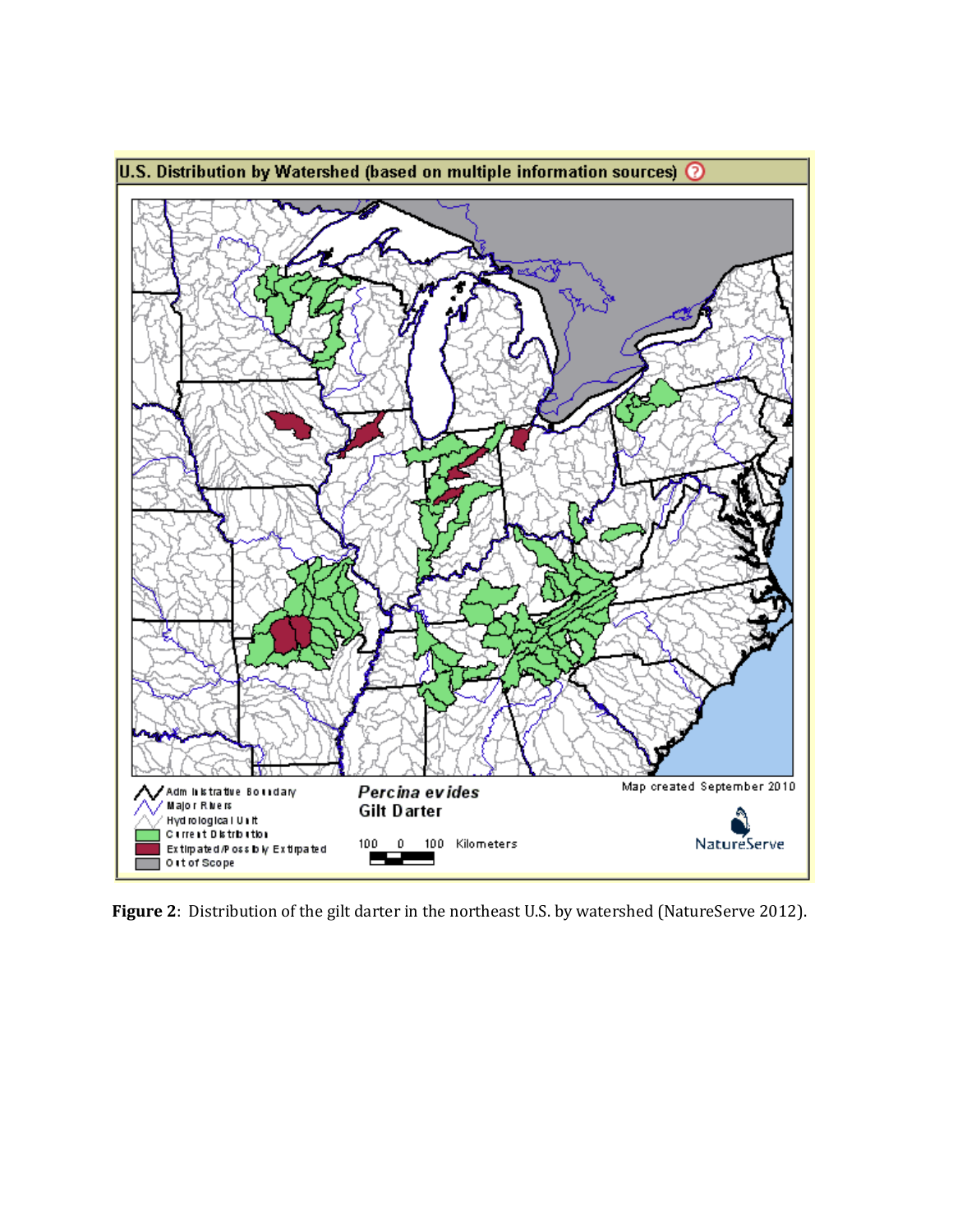### **III. New York Rarity, if known:**

| <b>Historic</b> | # of Animals | # of Locations | % of State |
|-----------------|--------------|----------------|------------|
| prior to 1970   |              |                |            |
| prior to 1980   |              |                |            |
| prior to 1990   |              | 1 watershed    |            |

## **Details of historic occurrence:**

In New York, the gilt darter is historically found only in the Allegheny River, where it was documented in 1937. No records have been reported since.

| Current | # of Animals | # of Locations | % of State |
|---------|--------------|----------------|------------|
|         |              | 1 watershed    | 1 U/       |

## **Details of current occurrence:**

Because of stocking efforts, the gilt dart now occurs in the Upper and Lower Allegheny subwatersheds of the Allegheny River.

## **New York's Contribution to Species North American Range:**

| % of NA Range in New York    | <b>Classification of New York Range</b> |
|------------------------------|-----------------------------------------|
| <sub>___</sub> 100 (endemic) | Core                                    |
| $-76-99$                     | <u>X</u> Peripheral                     |
| $-51-75$                     | ___ Disjunct                            |
| 26-50                        | Distance to core population:            |
| $X_{-}$ 1-25                 |                                         |

## **IV. Primary Habitat or Community Type:**

- **1.** Headwater/Creek
- **2.** Small River
- **3.** Rocky Headwater Stream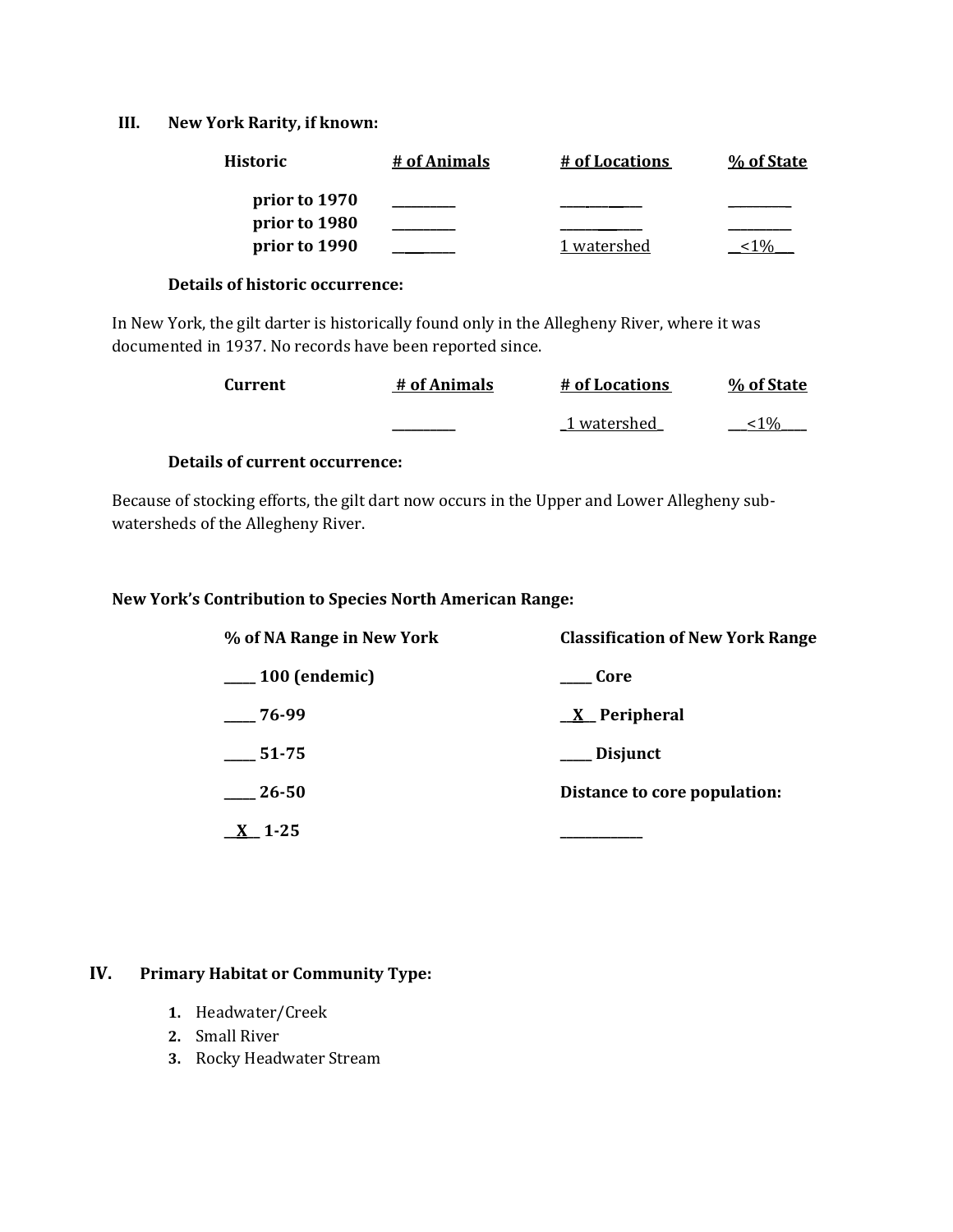## **Habitat or Community Type Trend in New York:**

| <b>Declining</b>                | <u>X</u> Stable | Increasing | Unknown |
|---------------------------------|-----------------|------------|---------|
| Time frame of decline/increase: |                 |            |         |
| <b>Habitat Specialist?</b>      |                 | Yes.       | No.     |
| <b>Indicator Species?</b>       |                 | - Yes      | No      |

#### **Habitat Discussion:**

The gilt darter is a small fish that inhabits clear water in small to medium sized streams and rivers (NatureServe 2012). This species can be found in moderate to fast, deep riffles and pools, normally over gravel, rubble, and small boulders (Skyfield and Grossman 2008). Gilt darters will occupy deeper pools during winter months (NatureServe 2012). This species is intolerant of slow water and silt, and thus is a good indicator of environmental quality.

## **V. New York Species Demographics and Life History**

**\_\_\_X\_\_\_ Breeder in New York**

**\_\_X\_\_\_ Summer Resident**

**\_\_ X\_\_\_ Winter Resident**

**\_\_\_\_\_ Anadromous**

**\_\_\_\_\_ Non-breeder in New York**

- **\_\_\_\_\_ Summer Resident**
- **\_\_\_\_\_ Winter Resident**

**\_\_\_\_\_ Catadromous**

**\_\_\_\_\_ Migratory only**

**\_\_\_\_\_Unknown**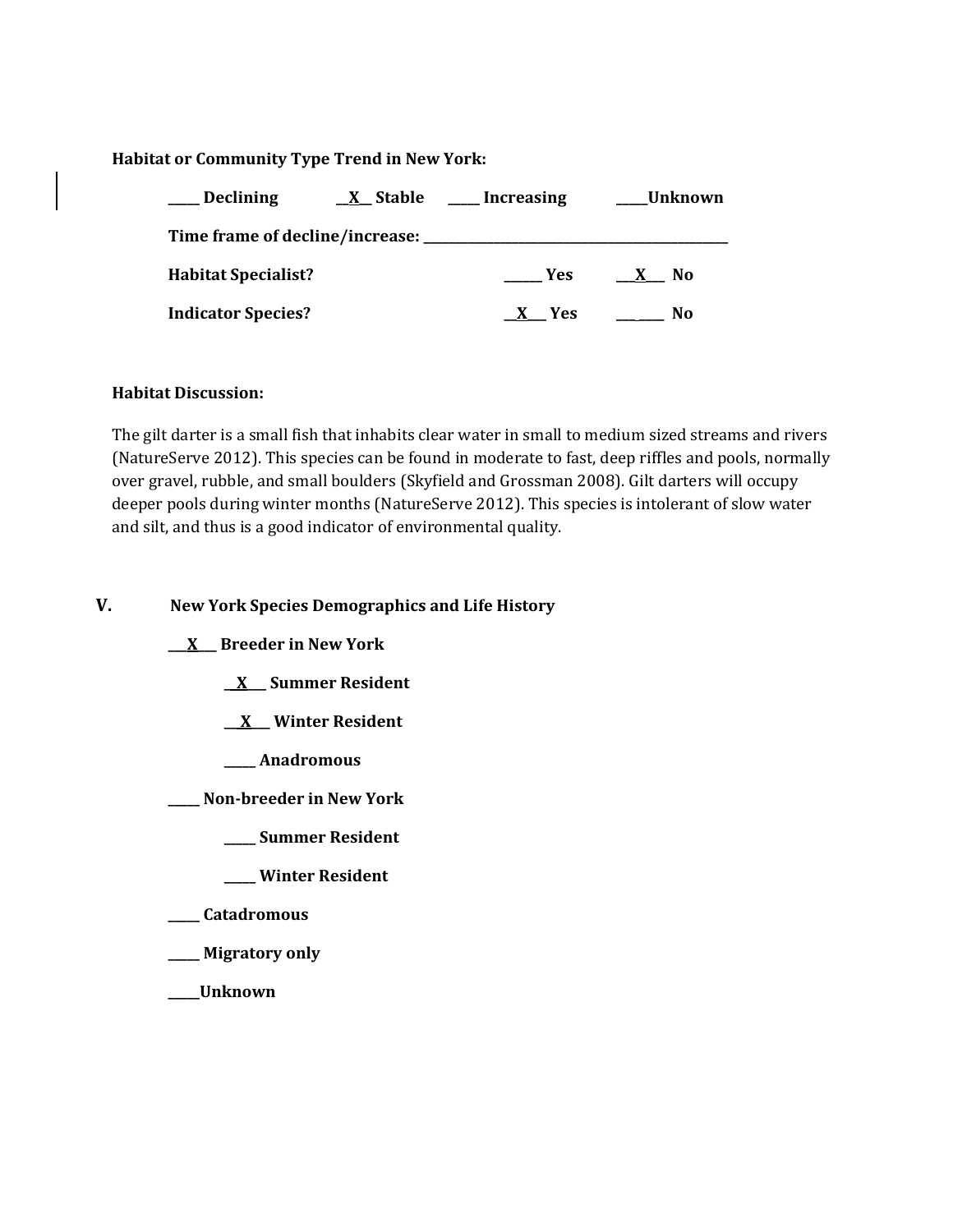## **Species Demographics and Life History Discussion:**

The gilt darter spawns during the spring-summer months depending on the location (NatureServe 2012). Fish will spawn in fast riffles over gravel, during this time males will turn a bright red with two orange spots (Smith 1985, NatureServe 2012). Most females will spawn between 2-3 years of age and only spawn twice per lifetime (NatureServe 2012). Gilt darters feed on aquatic invertebrates (Skyfield and Gossman 2008). Siltation is a common cause of mortality (NatureServe 2012).

## **VI. Threats:**

The main threat to the gilt darter is siltation from excess runoff and erosion (Skyfield and Grossman 2008, NatureServe 2013). The Kinzua Dam has isolated the NY population from the PA population in the Allegheny River, preventing interaction and gene flow (NYSDEC 2013). Mortality can also be cause by extremely low or high flows (Skyfield and Grossman 2008).

## **Are there regulatory mechanisms that protect the species or its habitat in New York?**

**\_\_\_ \_\_\_\_ No \_\_\_\_\_ Unknown \_\_\_ X \_\_\_ Yes** 

The gilt darter is listed as an endangered species in New York and is protected by Environmental Conservation Law (ECL) section 11-0535 and the New York Code of Rules and Regulations (6 NYCRR Part 182). A permit is required for any proposed project that may result in a take of a species listed as Threatened or Endangered, including, but not limited to, actions that may kill or harm individual animals or result in the adverse modification, degradation or destruction of habitat occupied by the listed species.

The Protection of Waters Program provides protection for rivers, streams, lakes, and ponds under Article 15 of the NYS Conservation Law.

## **Describe knowledge of management/conservation actions that are needed for recovery/conservation, or to eliminate, minimize, or compensate for the identified threats:**

To compensate for siltation, conservation measures to improve water quality should be implemented within the watershed, especially those which reduce erosion and excess runoff.

Conservation actions following IUCN taxonomy are categorized in the table below.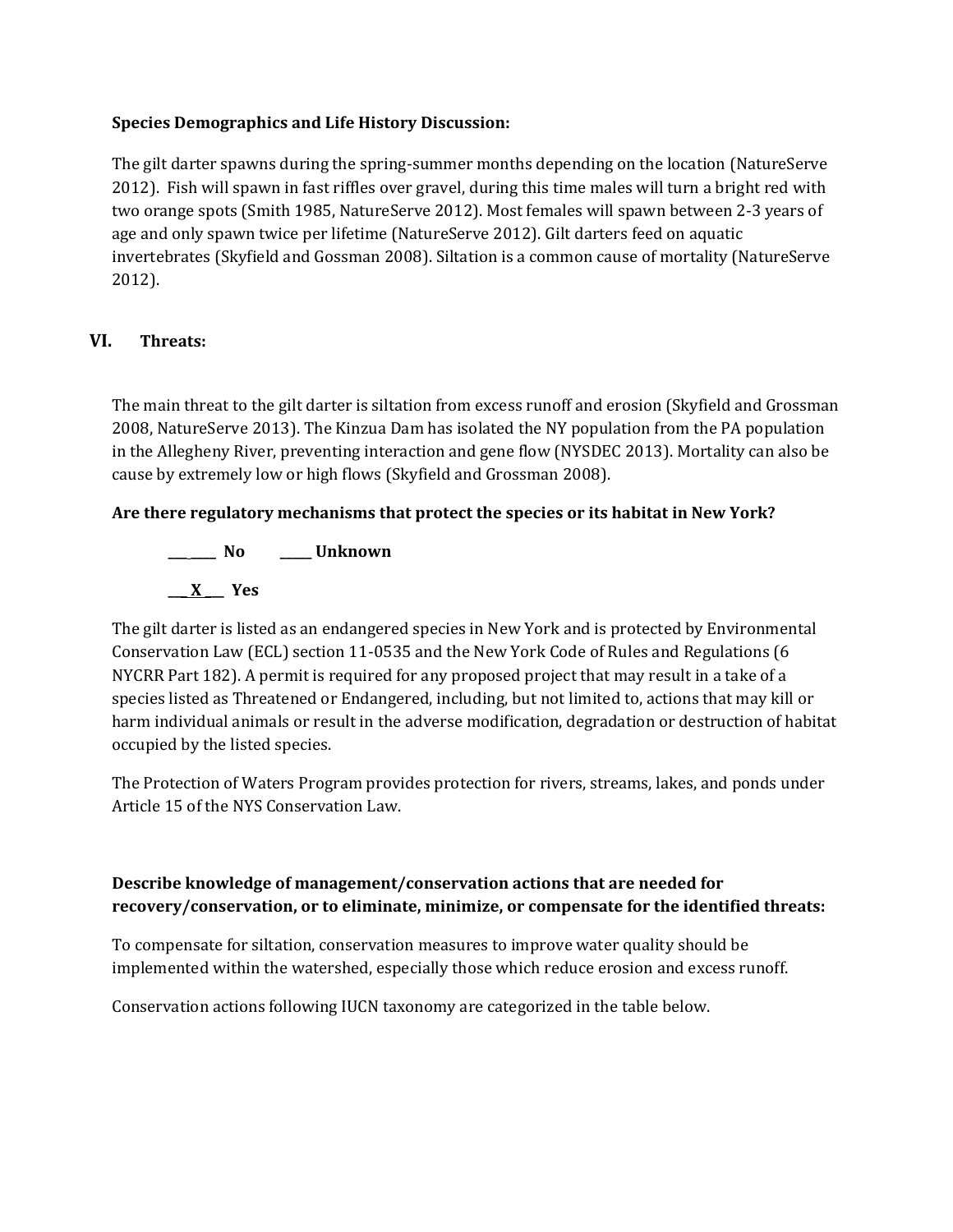| <b>Conservation Actions</b>       |                                     |  |  |
|-----------------------------------|-------------------------------------|--|--|
| <b>Action Category</b>            | <b>Action</b>                       |  |  |
| Land/Water Management             | Habitat/Natural Process Restoration |  |  |
| Species Management                | Species Recovery                    |  |  |
| Species Management                | <b>Species Reintroduction</b>       |  |  |
| <b>External Capacity Building</b> | Alliance & Partnership Development  |  |  |

The Comprehensive Wildlife Conservation Strategy (NYSDEC 2005) includes recommendations for the following actions for extirpated fishes, which includes the gilt darter.

## **Habitat Monitoring:**

---- Inventories will be completed in all areas where restoration might be practical.

## **Relocation/reintroduction:**

---- Re-establish, if feasible, populations of those endangered fish species now believed to be extirpated from New York.

#### **VII. References**

- Carlson, D. and J. Foster. 2012. SWG progress report and evaluation October 1, 2011-September 30, 2012 - restoration of gilt darter (*Percina evides*) and the lotic-benthic community in the Allegheny River, New York . NYS Department of Environmental Protection.
- NatureServe. 2012. NatureServe Explorer: An online encyclopedia of life [web application].Version7.1. NatureServe, Arlington, Virginia. Available at: http://www.natureserve.org/explorer. (Accessed: February 5, 2013 ).
- NYSDEC. 2013. Gilt darter fact sheet. NYSDEC Bureau of Fisheries. Available at: <http://www.dec.ny.gov/animals/26039.html> (Accessed: February 5, 2013).
- NYSDEC. 2012. Collaborative recovery effort returns rare gilt darter fish to the Allegheny River. NYSDEC Region 9. Available at: < http://www.dec.ny.gov/press/86781.html> (Accessed: February 5, 2013).
- PFBC. 2012. Pennsylvania Fish & Boat Commission 2012 Annual Summary. State Wildlife Grants Program. Available at : <*fishandboat.com/promo/grants/swg/summary2012swg.pdf> (Accessed: February 15, 2013).*